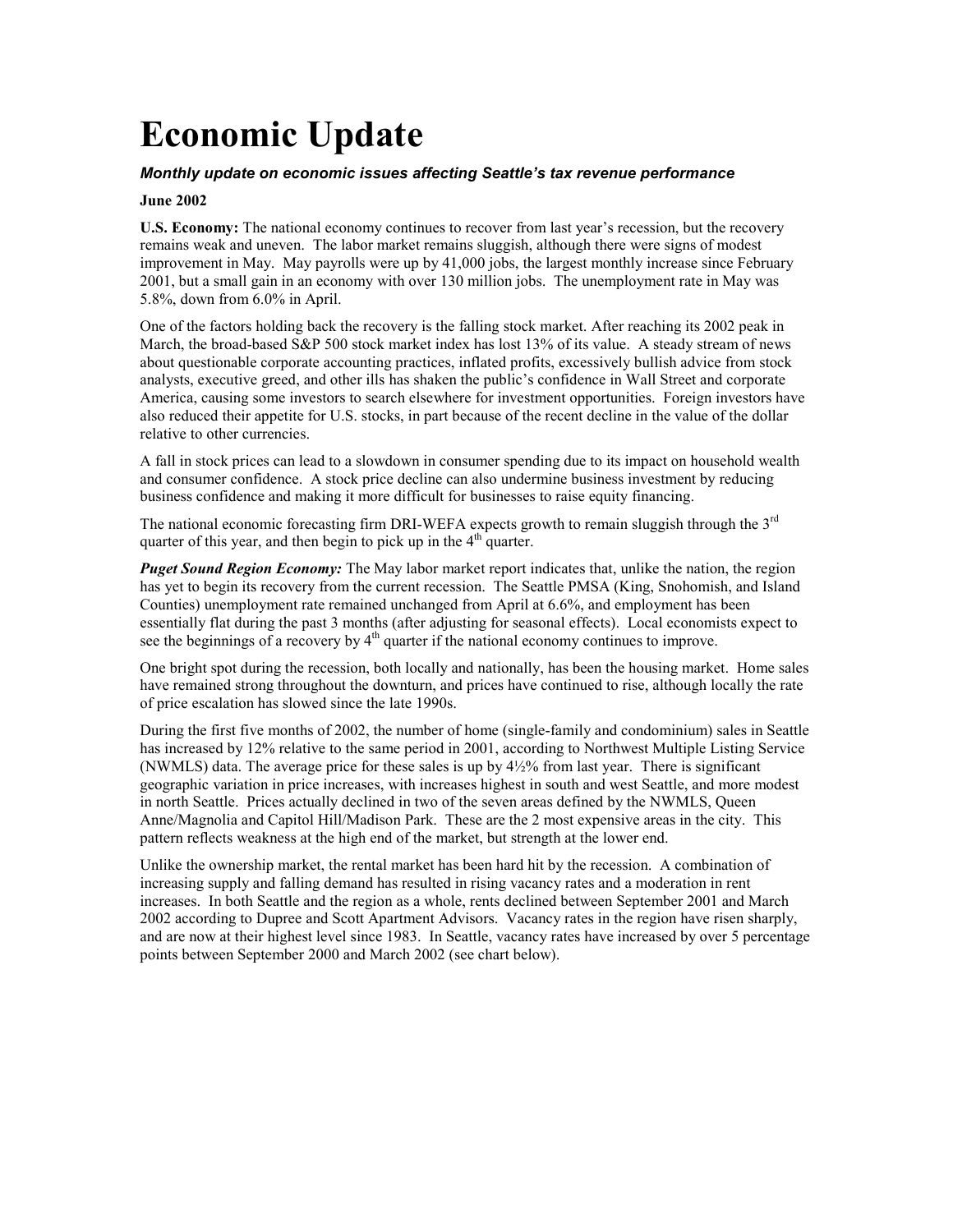

# Monthly Cash Update

*Comparing year-to-date revenues for general fund taxes and other major revenues with adopted forecast.*

## **CITY REVENUE**

**Year-to-date through May:** The following describes how actual 2002 collections for the most important general subfund revenues, through May, compare to the forecast that was prepared in November 2001 for the adopted budget. Overall, actual revenue is lagging the forecast by 1.7%, although there is considerable variability among individual revenues. Noteworthy differences are described below.

**Property Tax:** So far, receipts from property tax are over 6% higher than this time last year. In addition to the general fund levy being increased by 1%, property tax revenue from new construction completed in 2001 added over 3% to the 2002 levy amount. Also included in this category are property tax revenue to support emergency medical services, which was reapproved by voters in 2001 at a much higher amount beginning in 2002.

**Telephone**: After many years of double-digit growth, telephone revenues have slowed considerably, lagging last year's receipts by over 10%, and coming in significantly under the forecast prepared last November. While wireless growth has tapered, it is still strong and well above inflation. Overall, revenues have been dragged down by a sharply declining long distance market and service reductions by businesses and households.

**Private Energy:** Although rates for natural gas and steam have come down since the rapid ramp up in 2001, the revenues from consumption in 2002 have been considerably stronger than forecast. This is due to a heavy rainy season and cooler-than-expected spring weather.